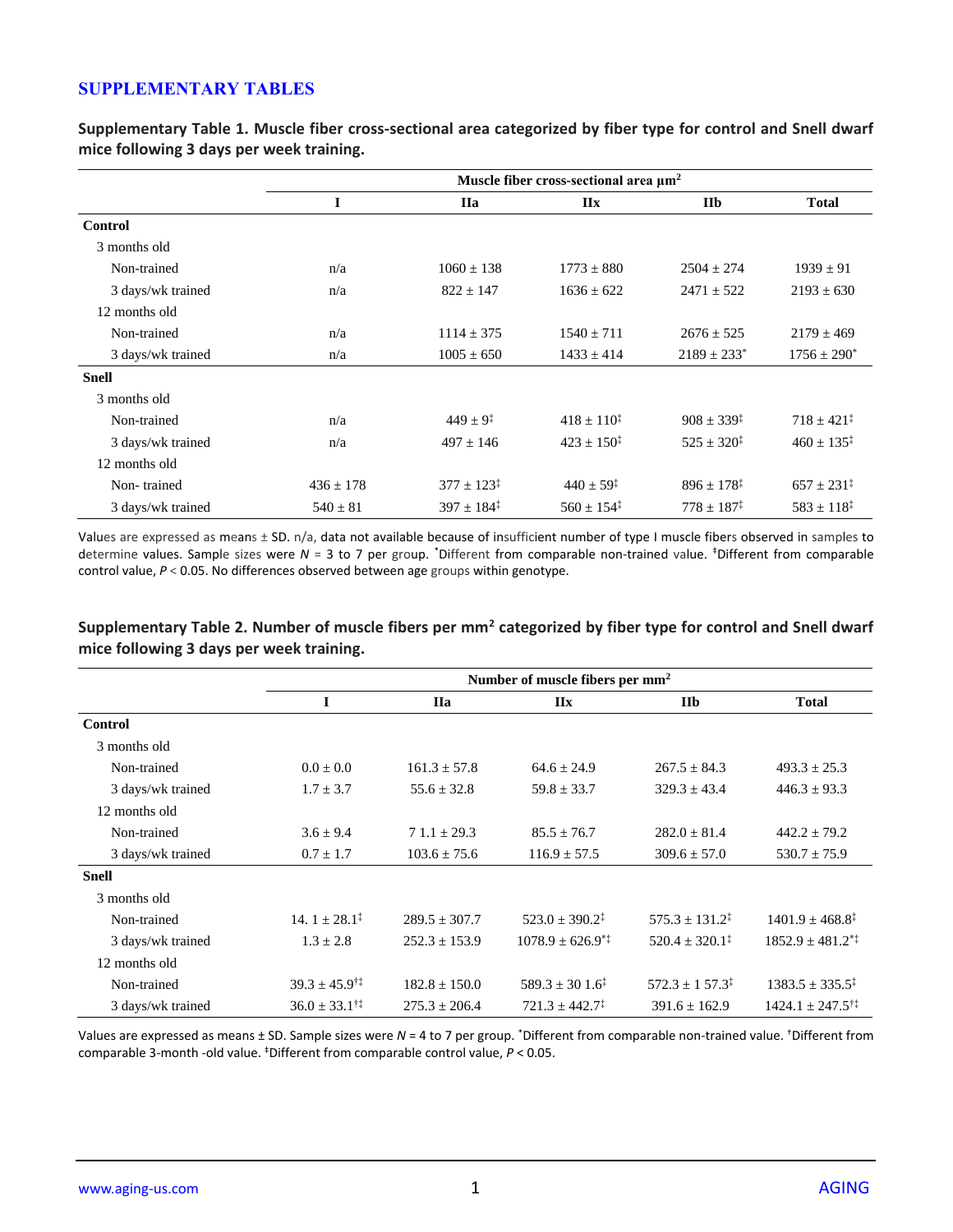|                   | $\%$ Cox <sup>++</sup> fibers |
|-------------------|-------------------------------|
| <b>Control</b>    |                               |
| 3 months old      |                               |
| Non-trained       | $41.2 \pm 8.1$                |
| 3 days/wk trained | $45.2 \pm 13.7$               |
| 12 months old     |                               |
| Non-trained       | $42.3 \pm 11.5$               |
| 3 days/wk trained | $37.2 \pm 14.1$               |
| <b>Snell</b>      |                               |
| 3 month s old     |                               |
| Non-trained       | $45.7 \pm 15.0$               |
| 3 days/wk trained | $39.1 \pm 9.8$                |
| 12 months old     |                               |
| Non-trained       | $47.3 \pm 8.6$                |
| 3 days/wk trained | $41.0 \pm 9.9$                |

Supplementary Table 3. Percentage of muscle fibers with dark brown staining (COX<sup>++</sup> fibers) for control and **Snell dwarf mice following 3 days per week training.**

Values are expressed as means ± SD. Sample sizes were *N* = 5 to 7 per group. No significant differences were observed.

**Supplementary Table 4. Measures of total CD31<sup>+</sup> nodes and VCAM-1 <sup>+</sup>CD31 <sup>+</sup> nodes for control and Snell dwarf mice following 3 days per week training.**

|                   | Total CD31+<br>$nodes/mm^2$ | $VCAM-1$ <sup>+</sup> $CD31$ <sup>+</sup><br>$nodes/mm^2$ |
|-------------------|-----------------------------|-----------------------------------------------------------|
| <b>Control</b>    |                             |                                                           |
| 3 months old      |                             |                                                           |
| Non-trained       | $587 \pm 86$                | $96 \pm 96$                                               |
| 3 days/wk trained | $656 \pm 268$               | $85 \pm 47$                                               |
| 12 months old     |                             |                                                           |
| Non-trained       | $759 \pm 107$               | $92 \pm 73$                                               |
| 3 days/wk trained | $840 \pm 214$               | $112 \pm 55$                                              |
| <b>Snell</b>      |                             |                                                           |
| 3 months old      |                             |                                                           |
| Non-trained       | $866 \pm 365^{\ddagger}$    | $126 \pm 70$                                              |
| 3 days/wk trained | $852 \pm 129^{\ddagger}$    | $114 \pm 36$                                              |
| 12 months old     |                             |                                                           |
| Non-trained       | $1040 \pm 244^{\ddagger}$   | $197 \pm 107$                                             |
| 3 days/wk trained | $1128 \pm 238^{\ddagger}$   | $305 \pm 214$ <sup>†‡</sup>                               |

Values are expressed as means ± SO. Sample sizes were *N* = 4 to 7 per group. †Different from comparable 3-month-old value. ‡Different from comparable control value, *P* < 0.05.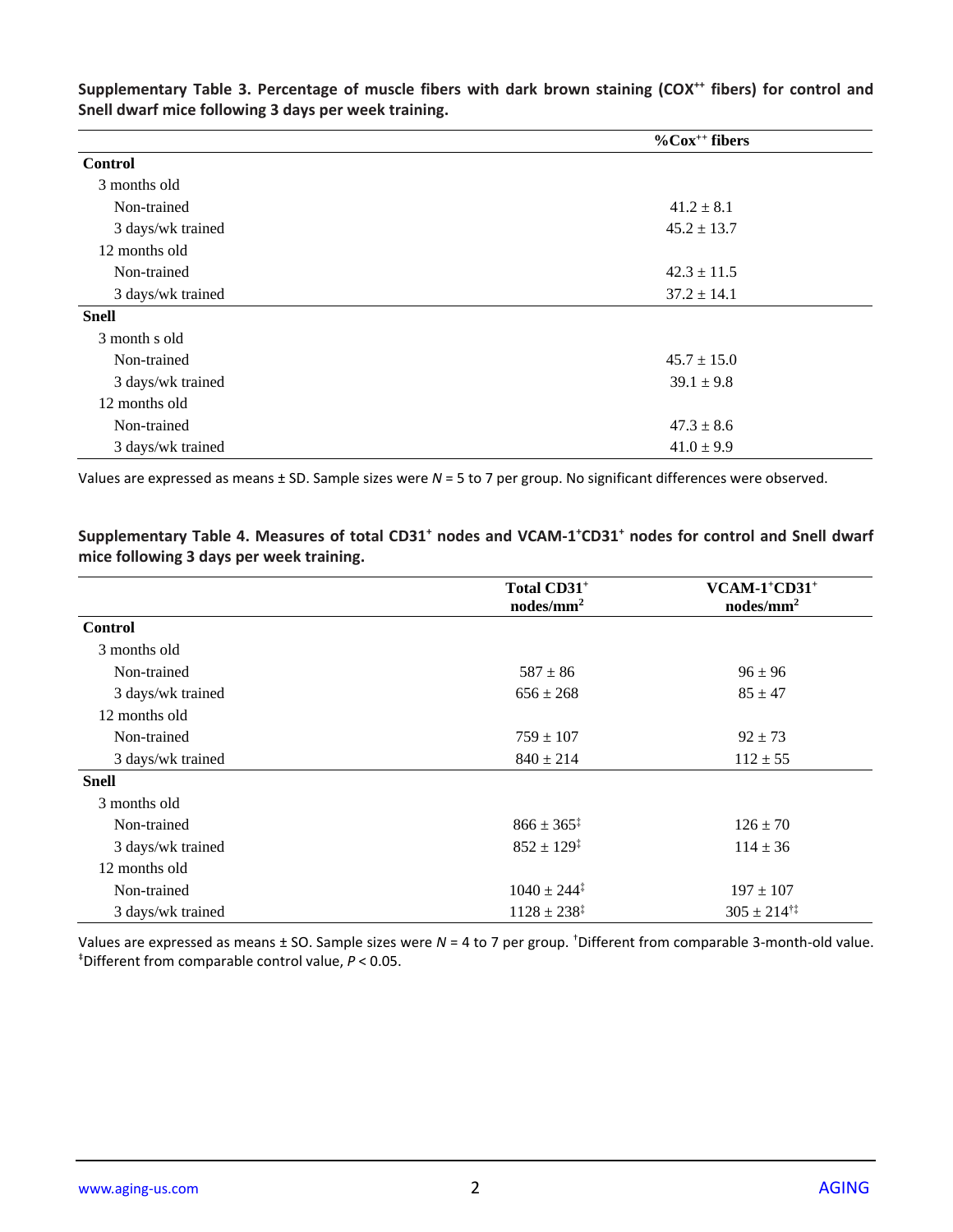**Supplementary Table 5. Body weight, tibial length, muscle mass, and muscle quality data for control mice following 2 days per week training.**

|                   |                           |                              |                      | Muscle mass (mg)         |               |                              | Nonmalized muscle mass (mg/mm) |                           |                 |                               | <b>Muscle</b>               |
|-------------------|---------------------------|------------------------------|----------------------|--------------------------|---------------|------------------------------|--------------------------------|---------------------------|-----------------|-------------------------------|-----------------------------|
|                   | <b>Body weight</b><br>(g) | <b>Tibial length</b><br>(mm) | <b>Gastrocnemius</b> | <b>Plantaris</b>         | <b>Soleus</b> | <b>Plamarflexor</b><br>group | Gastrocnemius                  | <b>Plantaris</b>          | <b>Soleus</b>   | <b>Plantarflexor</b><br>group | qualiry<br>(mN·m/<br>mg/mm) |
| Control           |                           |                              |                      |                          |               |                              |                                |                           |                 |                               |                             |
| 3 months old      |                           |                              |                      |                          |               |                              |                                |                           |                 |                               |                             |
| Non-trained       | $31.8 \pm 2.5$            | $18.6 \pm 0.4$               | $132.4 \pm 17.8$     | $18.6 \pm 2.0$           | $9.5 \pm 1.0$ | $160.5 \pm 19.9$             | $7.10 \pm 0.84$                | $1.00 \pm 0.09$           | $0.51 \pm 0.05$ | $8.61 \pm 0.93$               | $1.24 \pm 0.16$             |
| 2 days/wk trained | $32.1 \pm 3.4$            | $18.6 \pm 0.2$               | $135.5 \pm 13.8$     | $18.3 \pm 2.9$           | $8.8 \pm 2.7$ | $162.6 \pm 15.7$             | $7.29 \pm 0.67$                | $0.99 \pm 0.16$           | $0.47 \pm 0.14$ | $8.75 \pm 0.76$               | $1.48 \pm 0.05$             |
| 12 months old     |                           |                              |                      |                          |               |                              |                                |                           |                 |                               |                             |
| Non-trained       | $42.2 \pm 6.3^{\dagger}$  | $19.0 \pm 0.4^{\dagger}$     | $129.4 \pm 7.6$      | $17.3 \pm 2.3$           | $9.2 \pm 0.9$ | $155.9 \pm 9.8$              | $6.80 \pm 0.40$                | $0.91 \pm 0.11$           | $0.48 \pm 0.04$ | $8.19 \pm 0.49$               | $1.39 \pm 0.19$             |
| 2 days/wk trained | $43.1 \pm 4.4^{\dagger}$  | $19.0 \pm 0.3$ <sup>†</sup>  | $123.7 \pm 12.5$     | $16.0 \pm 2.0^{\dagger}$ | $8.7 \pm 1.0$ | $148.4 \pm 14.5$             | $6.50 \pm 0.19^{\dagger}$      | $0.84 \pm 0.03^{\dagger}$ | $0.45 \pm 0.01$ | $7.80 \pm 0.71^{\dagger}$     | $1.34 \pm 0.16$             |

Values are expressed as means ± SD. Sample sizes were *N* = 5 to I 0 per group. \*Different from comparable non-trained value. †Different from comparable 3-month-old value, *P* < 0.05.

**Supplementary Table 6. Muscle fiber cross-sectional area categorized by fiber type for control mice following 2 days per week training.**

|                   | Muscle fiber cross-sectional area $\mu$ m <sup>2</sup> |                |              |                |                          |
|-------------------|--------------------------------------------------------|----------------|--------------|----------------|--------------------------|
|                   |                                                        | <b>IIa</b>     | <b>IIx</b>   | IIb            | <b>Total</b>             |
| <b>Control</b>    |                                                        |                |              |                |                          |
| 3 months old      |                                                        |                |              |                |                          |
| Non-trained       | n/a                                                    | $961 \pm 330$  | $1266 + 342$ | $2660 + 297$   | $2122 \pm 117$           |
| 2 days/wk trained | n/a                                                    | $988 \pm 238$  | $1647 + 247$ | $3063 + 436$   | $2540 + 219$             |
| 12 months old     |                                                        |                |              |                |                          |
| Non-trained       | n/a                                                    | $1166 + 279$   | $1647 + 506$ | $2639 + 265$   | $2180 + 182$             |
| 2 days/wk trained | n/a                                                    | $1134 \pm 326$ | $1454 + 141$ | $2557 \pm 667$ | $1931 \pm 565^{\dagger}$ |

Values are expressed as means ± SD. n/a, data not available because of insufficient number of type I muscle fibers observed in samples to determine values. Sample sizes were *N* = 5 to 6 per group. †Different from comparable 3-month-old value, *P* < 0.05.

## **Supplementary Table 7. Number of muscle fibers per mm<sup>2</sup> categorized by fiber type for control mice following 2 days per week training. Values are expressed as means ± SD.**

|                   | Number of muscle fibers per mm <sup>2</sup> |                   |                 |                |                           |
|-------------------|---------------------------------------------|-------------------|-----------------|----------------|---------------------------|
|                   |                                             | <b>IIa</b>        | IIx             | <b>IIb</b>     | <b>Total</b>              |
| <b>Control</b>    |                                             |                   |                 |                |                           |
| 3 months old      |                                             |                   |                 |                |                           |
| Non-trained       | $0.0 + 0.0$                                 | $79.3 + 35.5$     | $82.7 + 36.7$   | $295.1 + 69.8$ | $457.2 + 27.2$            |
| 2 days/wk trained | $0.0 + 0.0$                                 | $58.5 + 21.0$     | $47.4 + 24.2$   | $272.9 + 56.7$ | $378.8 + 27.1$            |
| 12 months old     |                                             |                   |                 |                |                           |
| Non-trained       | $1.0 \pm 1.6$                               | $87.2 + 52.5$     | $67.1 + 33.3$   | $276.4 + 80.0$ | $431.6 + 28.3$            |
| 2 days/wk trained | $1.6 \pm 3.8$                               | $180.0 \pm 139.1$ | $87.9 \pm 43.7$ | $244.9 + 43.4$ | $514.3 + 136.5^{\dagger}$ |

Sample sizes were *N* = 5 to 6 per group. †Different from comparable 3-month-old value, *P* < 0.05.